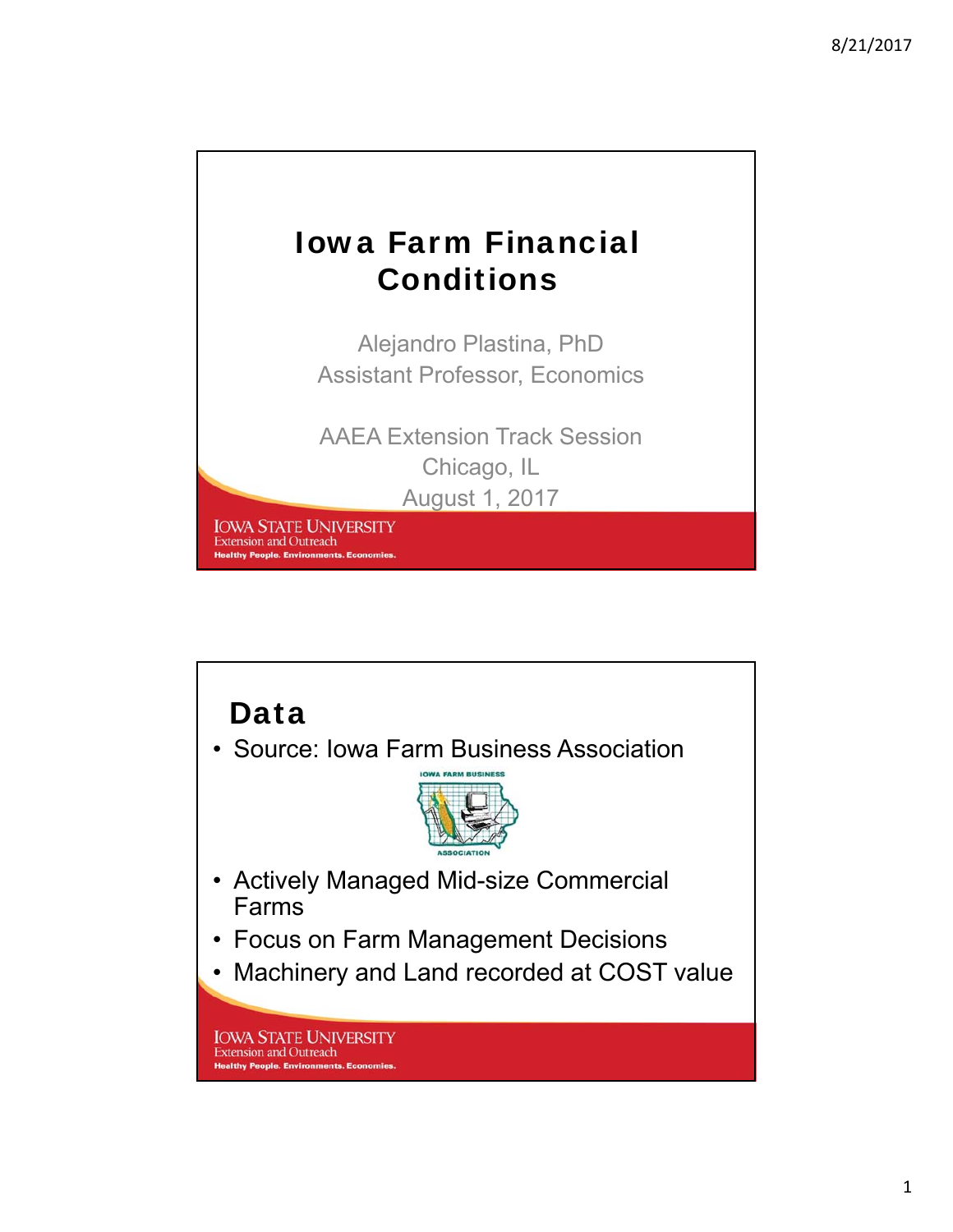



2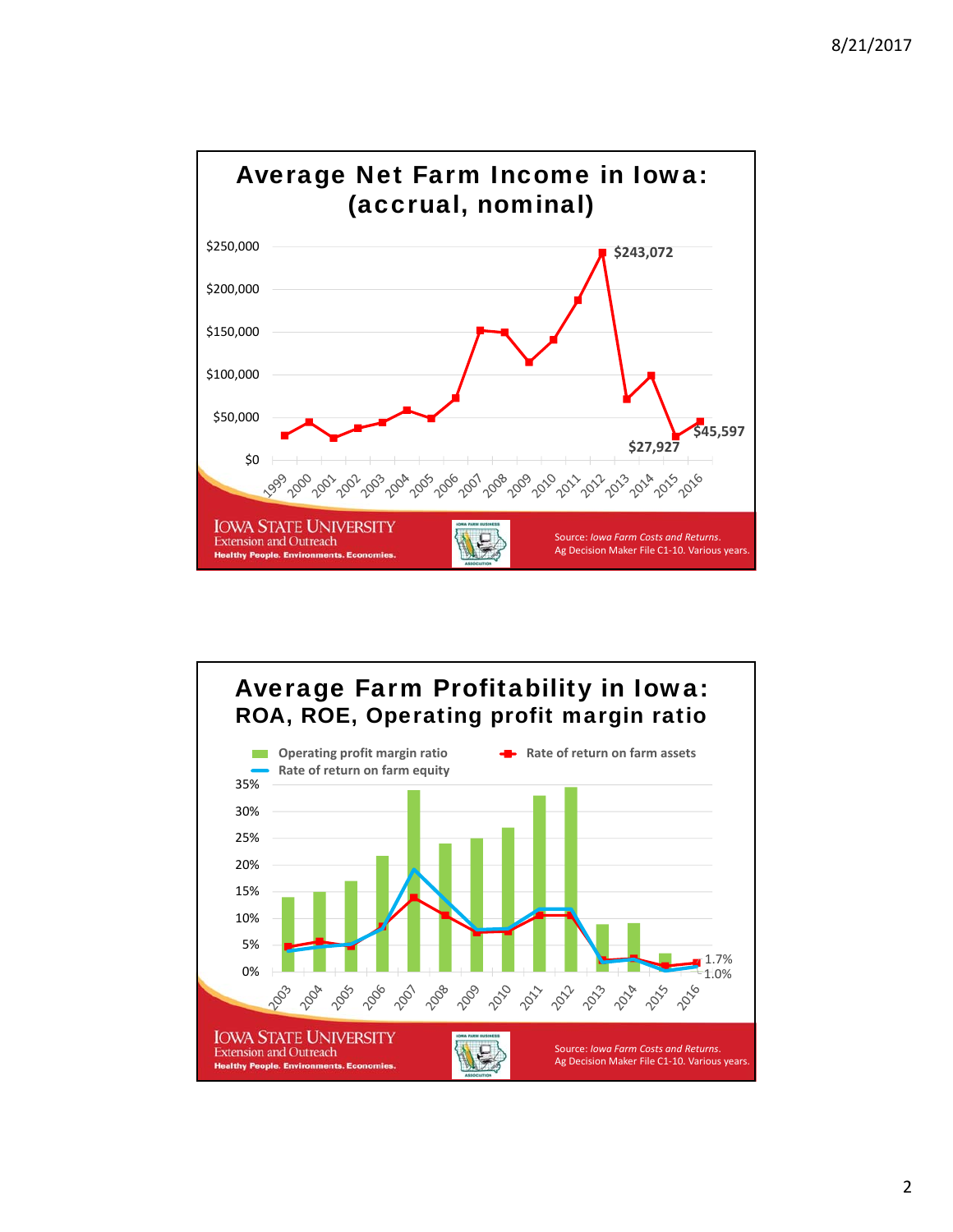## Adjusted Farm Cash Income (AFCI = NFI + Depreciation)

- AFCI measures the capacity of the farm to generate free cash flows:
- AFCI>0: cash from the operation can be used to pay taxes, reduce principal owed, purchase capital assets, or pay family living expenses.
- AFCI<0: shortfall must be covered by off-farm income, or reductions in family living expenses.

**IOWA STATE UNIVERSITY Extension and Outreach Healthy People. Environments** 

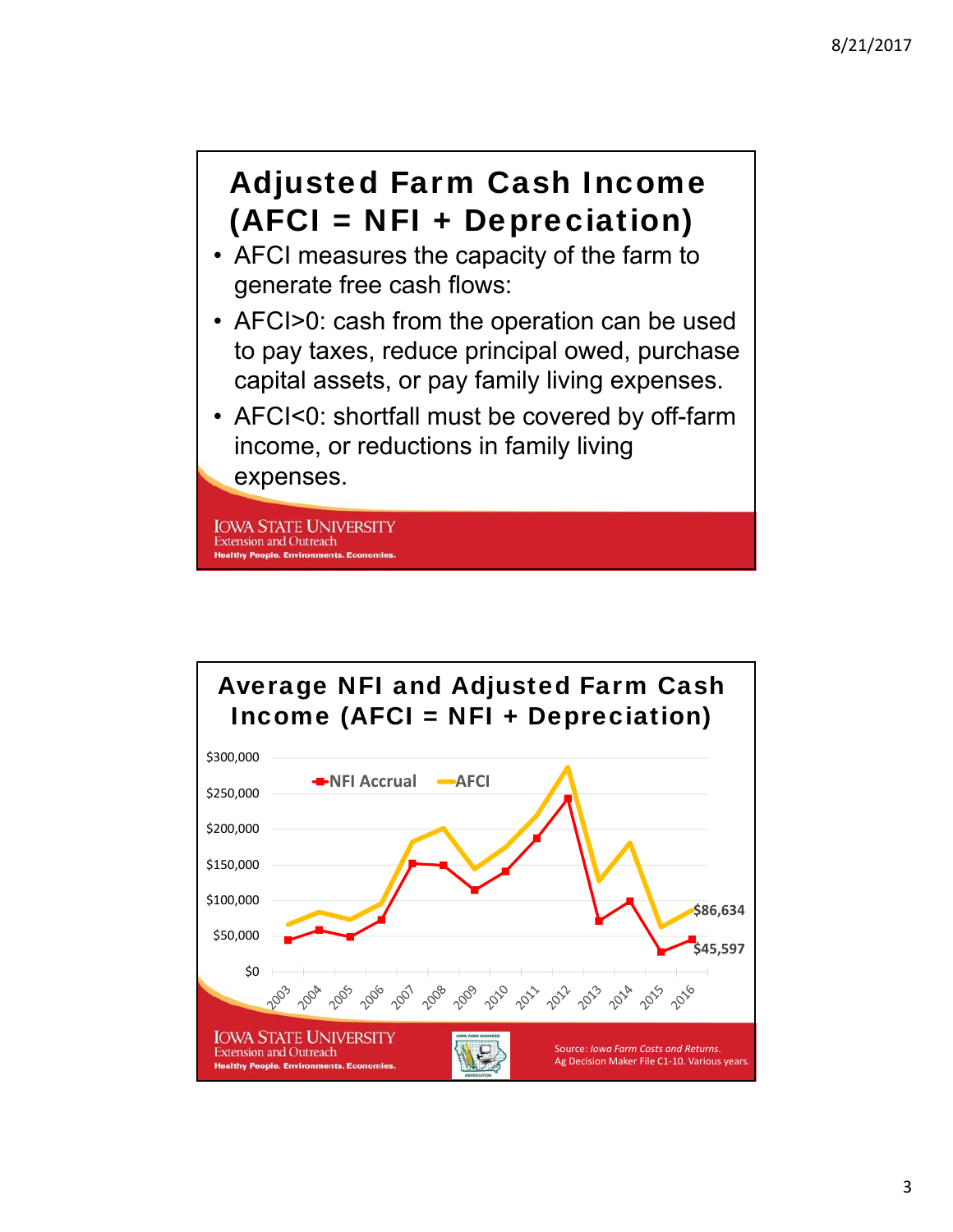

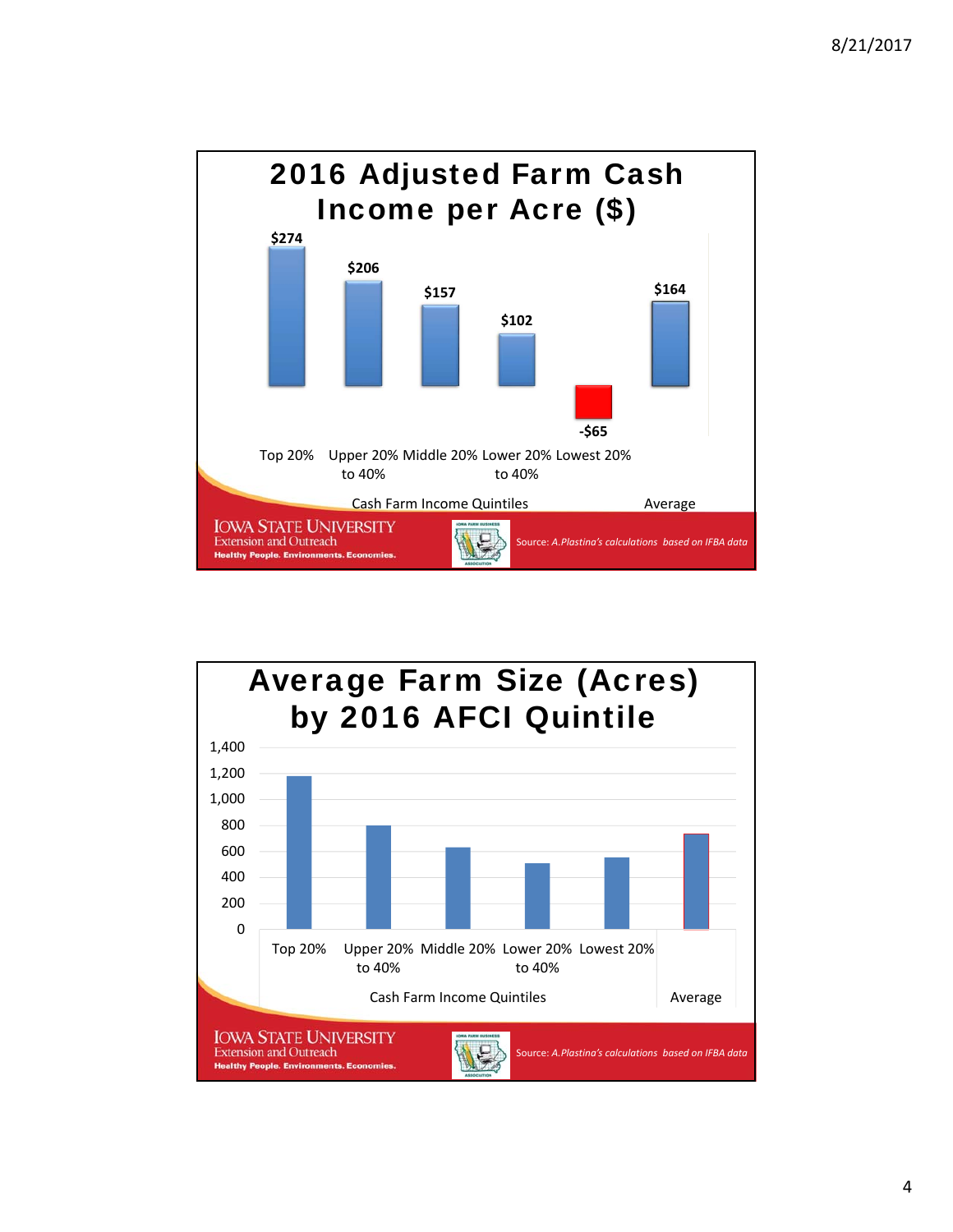

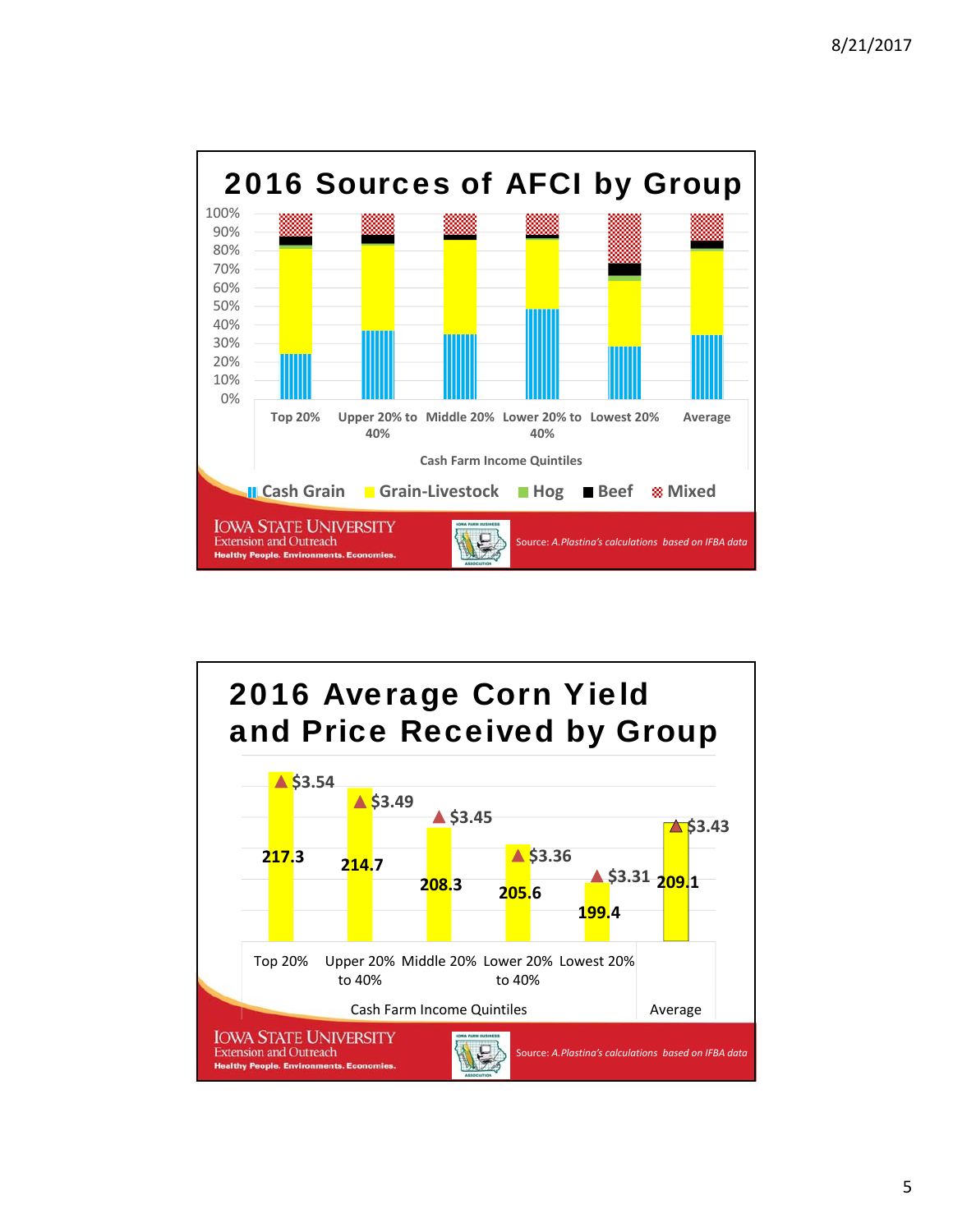

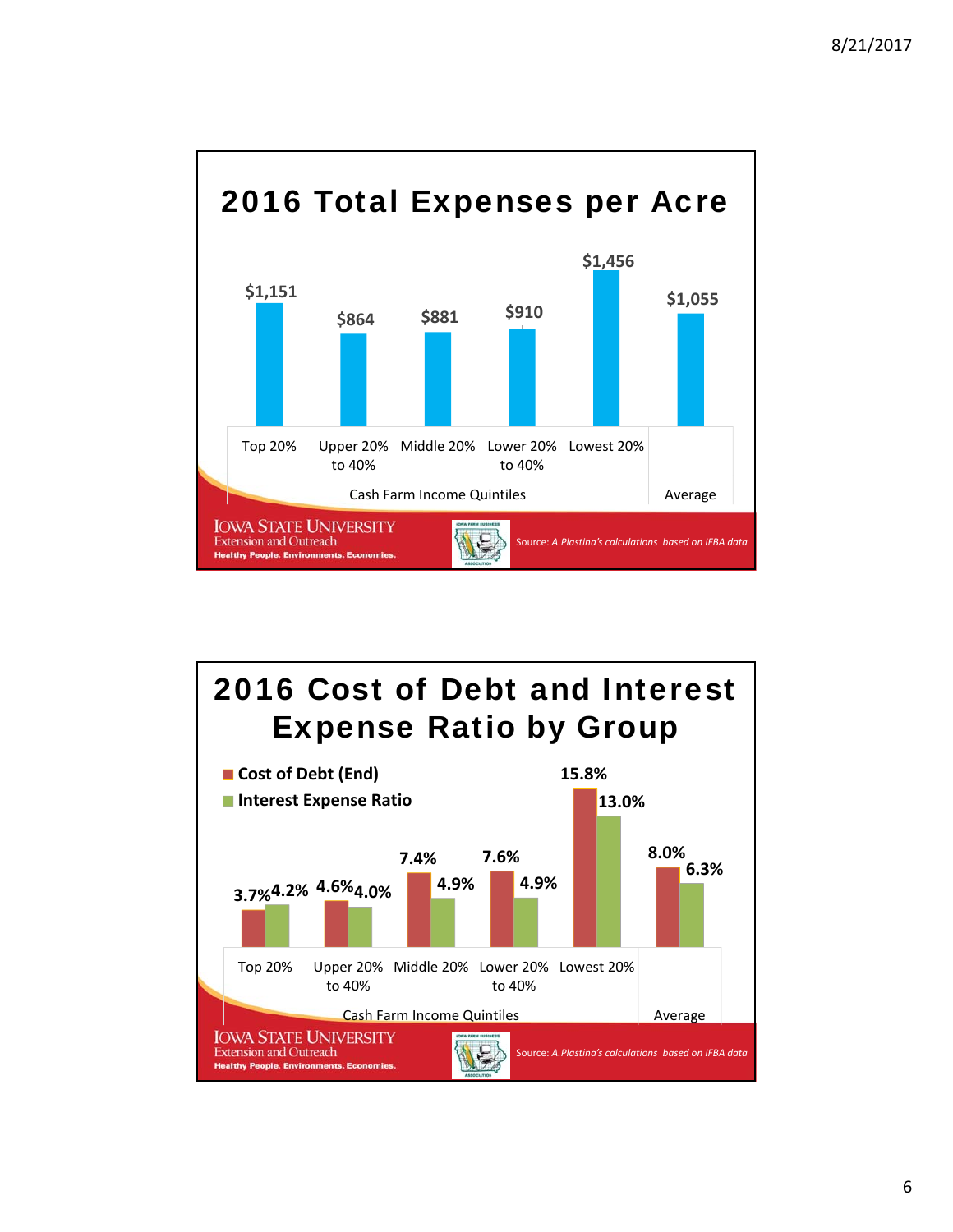

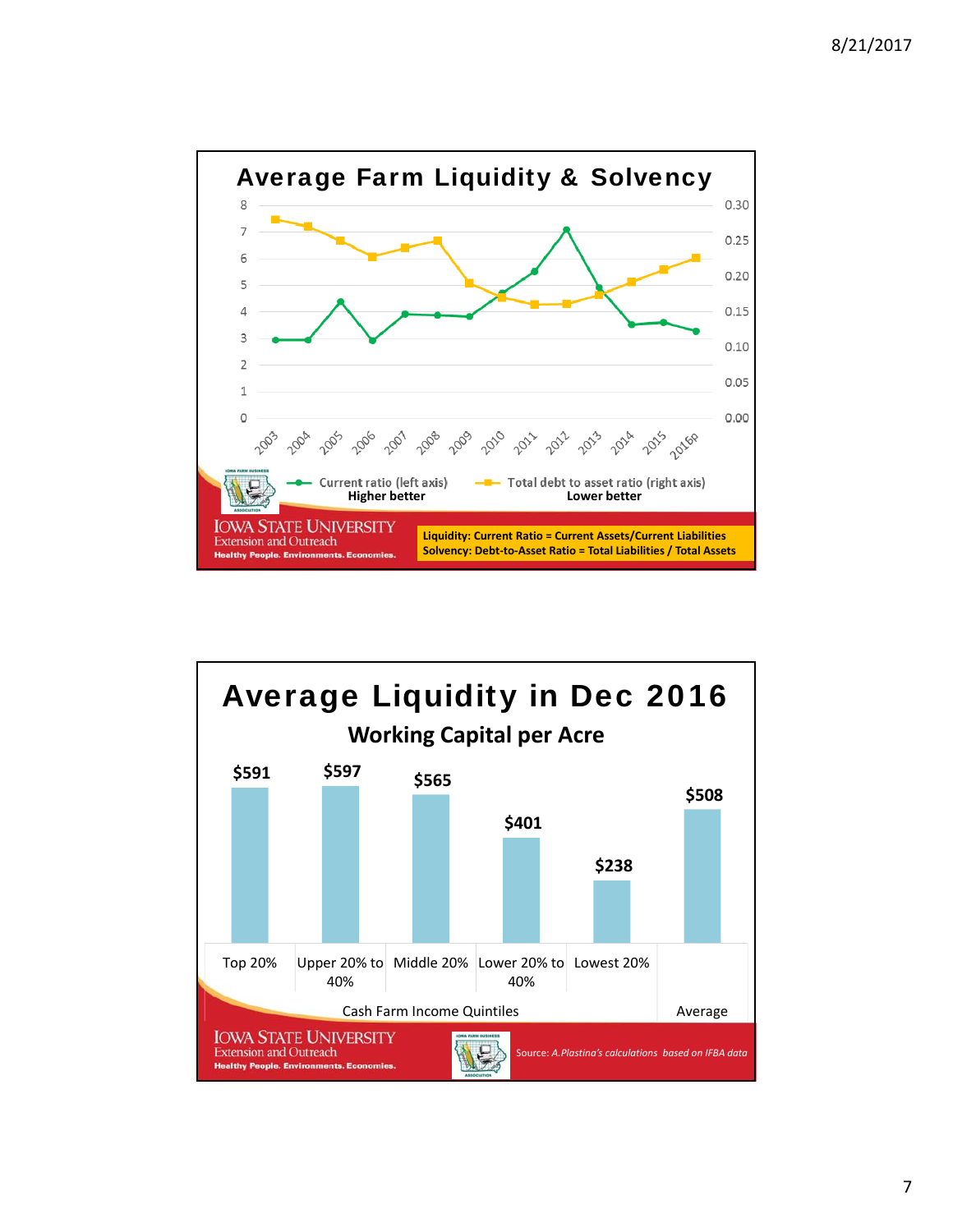

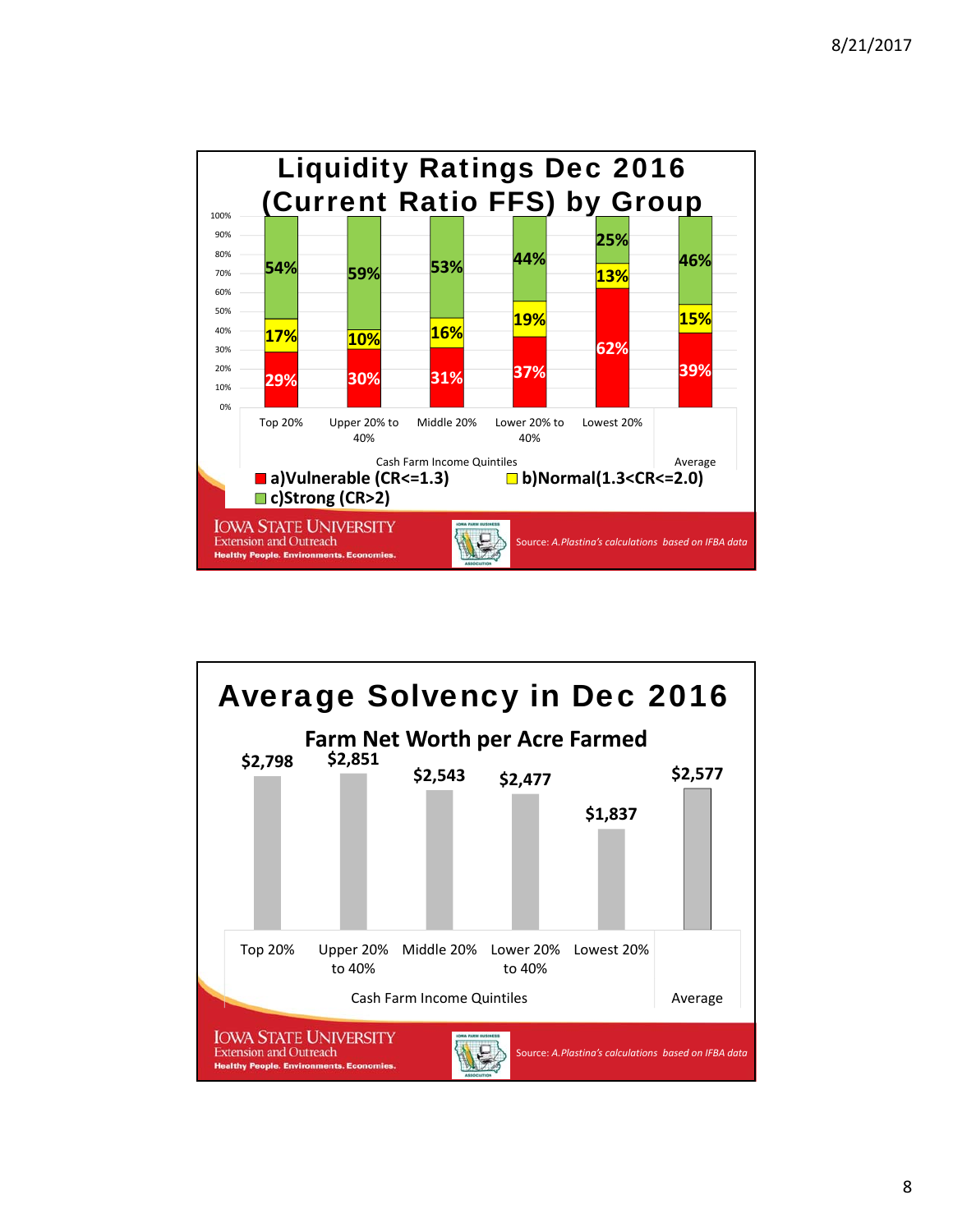